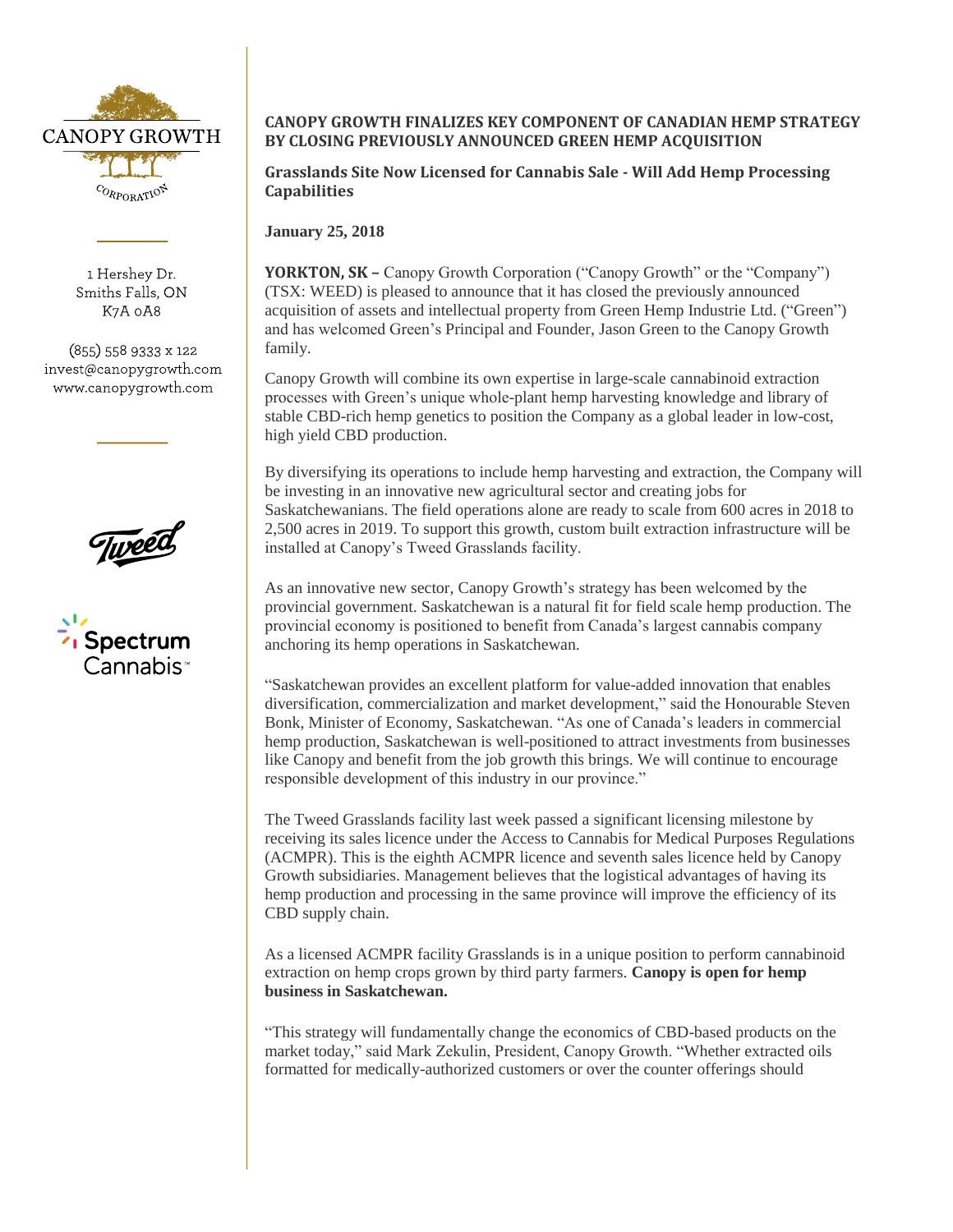regulations permit, look for Canopy to continue its commitment to patients by providing a range of high-quality products at competitive prices."

On closing, the Company issued 24,576 common shares. The Company may issue up to another 24,576 common shares if certain production related milestones are achieved.

Here's to Future (Hemp) Growth.

Contact:

Jordan Sinclair Director of Communications [Jordan@tweed.com](mailto:Jordan@tweed.com) 613-769-4196

Investor Relations Tyler Burns [Tyler.burns@canopygrowth.com](mailto:Tyler.burns@canopygrowth.com) 855-558-9333 ex 122

Director: Bruce Linton [tmx@tweed.com](mailto:tmx@tweed.com)